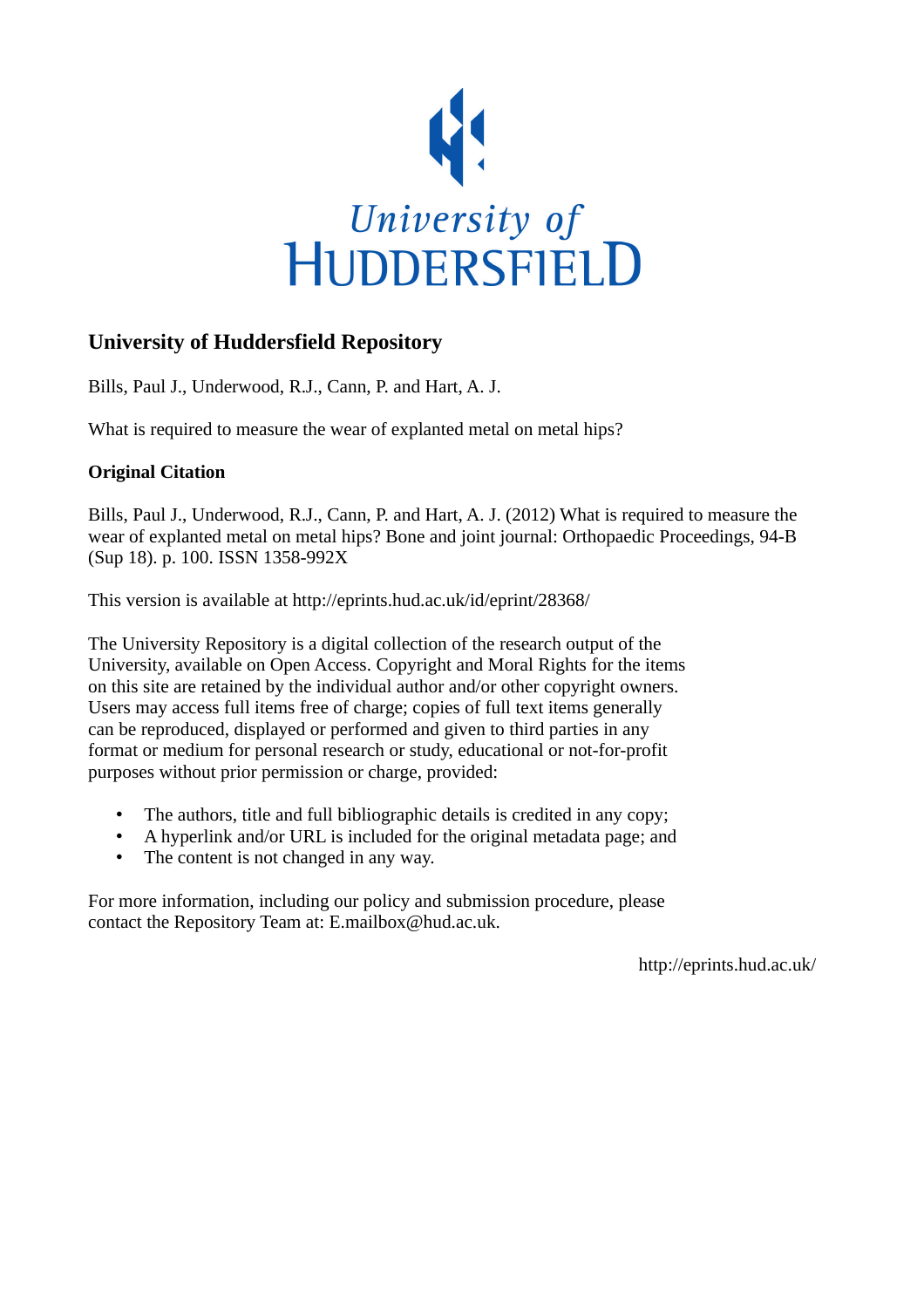## WHAT IS REQUIRED TO MEASURE THE WEAR OF EXPLANTED METAL ON METAL HIPS?

P. Bills, R. J. Underwood, P. M. Cann, A. Hart

## **Abstract**

**INTRODUCTION** There is increasing worldwide interest in the assessment of wear in explanted hip components. This is due is part to high profile failures of orthopaedic components in the US, whilst in the UK hip resurfacings have been experiencing a higher than expected failure rate. The reasons for these failures are not well understood, with data from the NJR suggesting the 43% of MoM resurfacing failures are unexplained.

Wear analysis is a vital tool in determining failure mechanisms and ultimately improving the longevity of joint replacements through improved design and manufacturing control. There are currently no relevant measurement standards for the evaluation of retrieved orthopaedic components. This paper will assess two of the most commonly used techniques namely roundness measurement and co-ordinate measurement. The advantages and disadvantages of both techniques are considered in this paper.

**ROUNDNESS MACHINE** The Talyrond 365 is a stylus based roundness machine. The component is located on a rotating table and the stylus measures the deviation from a perfect circle as the component is slowly rotated. The Talyrond measures a single profile to an accuracy of 30 nm and up to 72,000 data points per revolution. The air